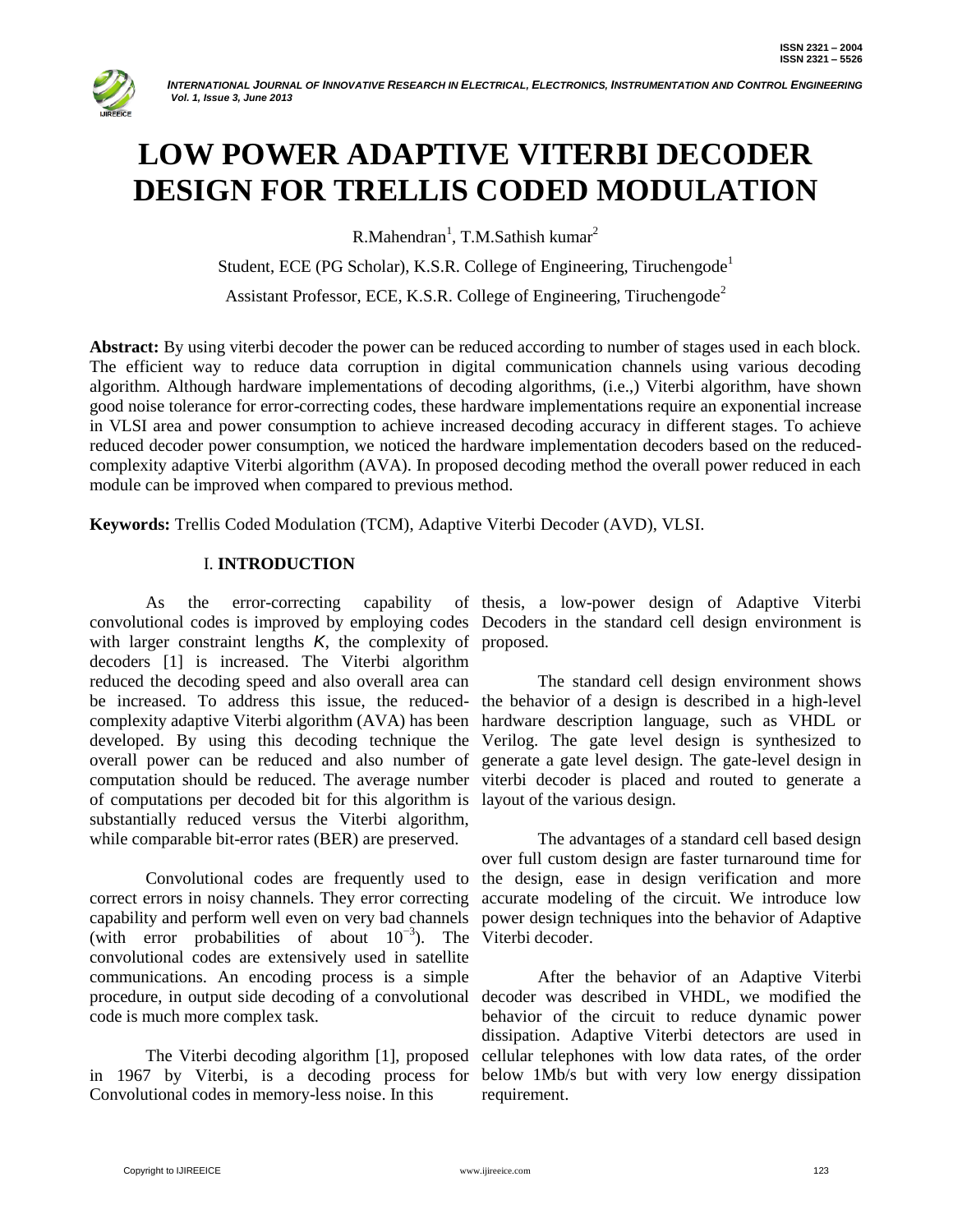

# **II**. **BACKGROUND**

In recent years, the addition of systematic redundancy to the transmitted information in the form uses survivor path with parameters for wireless of error-control coding has proved to be a potential communication in an attempt to reduce the power and way to overcome channel disturbances that produce errors, in digital communication systems. The evolution of error-control codes such as the convolutional codes and has often been served as a convolutional codes, the number of stages present in the corresponding decoders has also been increasing. The implementation of such a decoder is to find a Add-Compare-Select (ACS) and Trace Back (TB) codeword that most closely resembles the received units and its sub circuits of the decoder have been input sequence. The Viterbi algorithm (VA), which is one of the most extensively, employed decoding transmission rate. algorithms, along the decoding with short constraint length K. The memory requirement and number of computations poses a big obstacle when decoding codes with larger constraint lengths. To overcome this problem the concept of adaptive Viterbi decoding algorithm (AVA) was developed.

In TCM decoder architecture [2], TCM encoders usually employ high-rate convolutional codes that requires a many more transition paths per state than low-rate codes do. The algorithms are more feasible to purge unnecessary additions by applying inputs from the channel which represent the outputs of the T algorithm on BMs. Choosing the T-algorithm on BMs instead of PMs allows one to move the "searchfor-the-optimal" operation out of the add–compare– select-unit (ACSU) loop. Hence, the clock speed will not be affected.

for solving maximum likelihood sequence estimation (MLSE) problems. The encoder for a rate 1/2 code generates two output codeword bits as a function of the giving input information bits and the encoder state (stored bits in the registers).In a hard drive, the disk is to get blurry.

metric and a path metric. A branch metric is the Hamming distance between the estimate and the reconfigured. Reconfigurable computing has been received code symbol. The branch metrics proposed for signal processing with various objectives accumulated along a path form a path metric. A path which including high performance, more flexibility, metric at each state, often referred as state metric in specialization, and most adaptability.path metric for the path from the initial state to the given state.

#### **III**. **PROPOSED DESIGN**

The design of an adaptive Viterbi decoder that cost and at the same time increase the decoding speed. This Algorithm is the optimum-decoding algorithm for standard technique in digital communication systems for maximum likelihood sequence estimation. The operated in deep pipelined manner to achieve high

The adaptive Viterbi algorithm was introduced with the goal of reducing the *average* computation and path storage required by the Viterbi algorithm. The number of stages that are computing and retaining all  $2^{K-1}$  possible paths, it requires those paths which satisfy certain path cost conditions are retained at each stage, where a path"s "cost" is defined as the Euclidean distance between the path and the received sequence.

The Viterbi algorithm is an decoding process reconfiguration to adapt decoder hardware to changing The adaptive Viterbi decoder accepts two the encoder that have been transmitted. To demonstrate the benefit of the adaptive Viterbi algorithm we have developed the first hardware implementation of the algorithm. This architecture takes advantage of parallelization and specialization of hardware for specific constraint lengths and dynamic channel noise characteristics.

spinning so fast that the binary values of the data tends improved performance can be achieved if the decoder An **ML** path is found with the aid of a branch by *SNR*, was used to indicate when the entire AVD Although the adaptive Viterbi decoder can provide impressive decode rates with a static architecture implemented in reconfigurable hardware, is reconfigured to match required computation. In a second set of experiments, channel noise, as indicated architecture on the Wild One board should be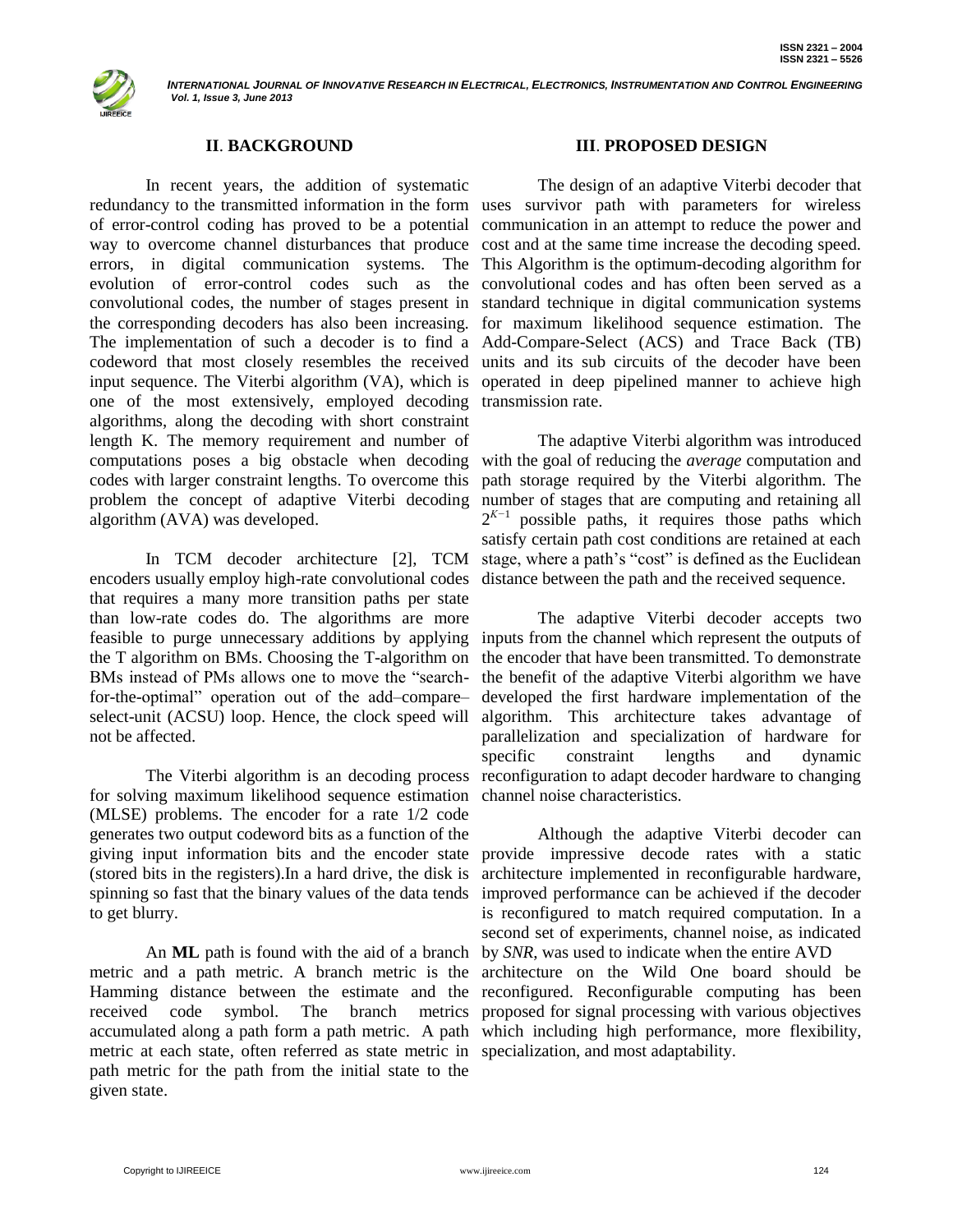

# **IV.ADAPTIVE VITERBI DECODER ARCHITECTURE**

The use of error-correcting codes has proven to be an effective way to overcome data corruption in digital communication channels. In this manuscript, a power-efficient implementation of an adaptive Viterbi decoder has been described. To measure its power consumption, the AVA architecture has been implemented in two contemporary FPGA architectures for a range of constraint lengths.

To explore the power benefits of AVA use we have developed a hardware implementation of the algorithm. This architecture exhibits significant parallelism and supports dynamic reconfiguration to adapt decoder hardware to changing channel noise characteristics. Hardware reconfiguration provides the key mechanism to achieve decoder power savings.

The architecture of the implemented adaptive Viterbi decoder is shown in Figure



Figure 1 Adaptive Viterbi Decoder architecture

An Adaptive Viterbi decoder implementation consists of three basic building blocks:

- 1) Branch Metric Computation Unit (BMCU)
- 2) Add-Compare-Select Unit (ACSU)
- 3) Survivor Memory Unit (SMU)

whole power in different algorithm.

# A. *Branch Metric Computation Unit (BMCU)*

BMU is typically the smallest unit of Viterbi decoder. Its complexity increases exponentially with (reciprocal of the coding rate) and also with the number of samples processed by decoder per clock cycle (radix factor, e.g., radix-2 corresponds to one sample per clock cycle). The complexity increases linearly with *soft bits*. So, the area and throughput of the BMU can be completely described by these two factors.

As BMU is not the critical block in terms of area or throughput, its design looks quite straightforward. The version calculating the Hamming distance for coding rate ½ presented and it performs perfectly in terms of both area and throughput. A BMU calculating squared Euclidean or Manhattan distance is slightly more complex but can be easily mapped to an array of adders and subtracters as well.



Figure 2 Block diagram of Branch Metric Unit

BM should be able to hold the maximum possible difference (distance) between ideal and received symbols. For hard input (Soft bits=1), the Hamming distance between a coded word and its complement is the maximum possible BM (i.e., the distance between code words consisting of all 0"s and all 1"s). In such case, the maximum distance is equal to the symbol length n.

## *B. Add-Compare-Select Unit (ACSU)*

These three units are very important process Viterbi algorithm and calculates the state metrics. that is used to design a various systems to reduce the These state metrics of each state accumulate the The add-compare-select unit is the heart of the minimum cost of 'arriving' in a specific state. The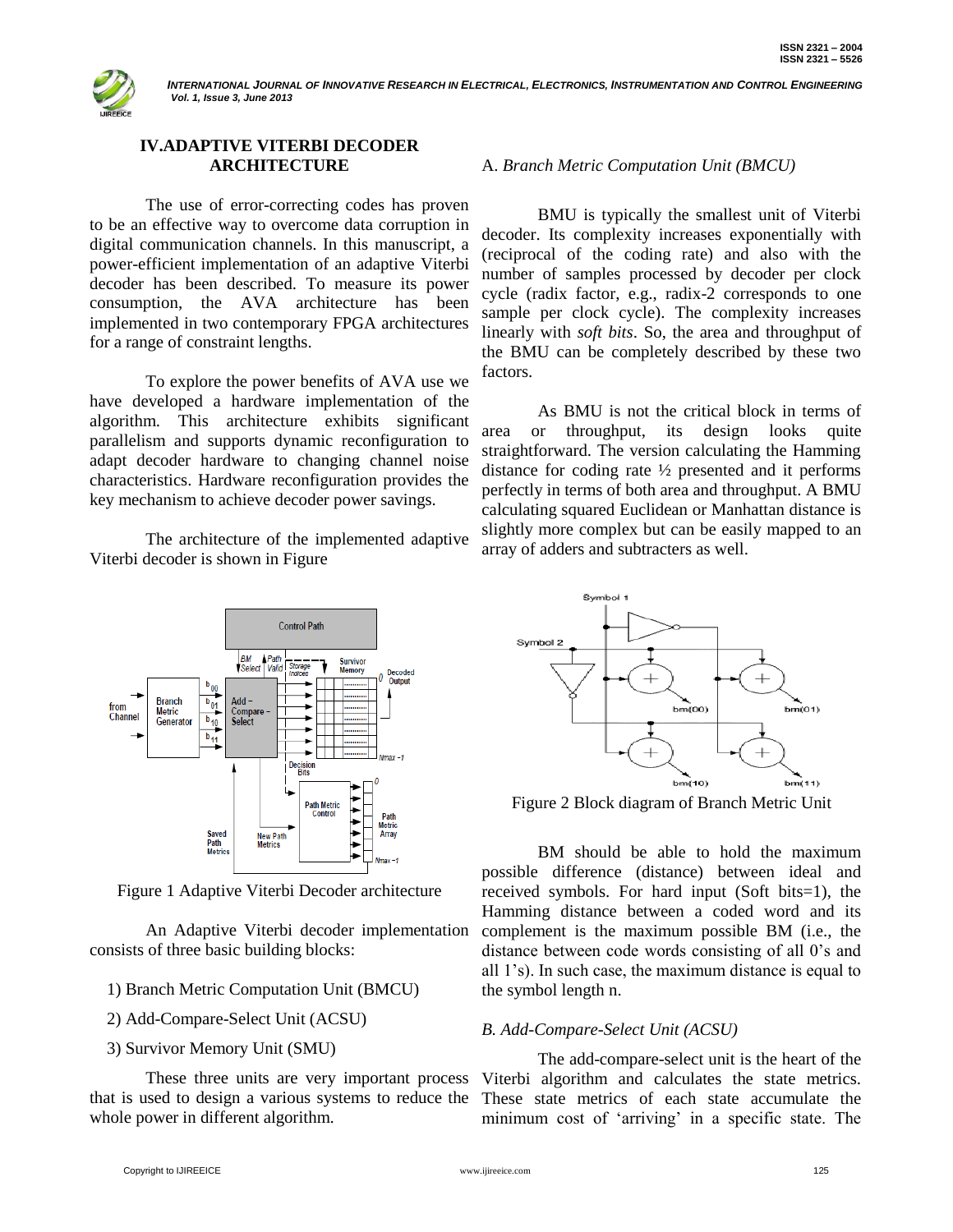

major task of the ACS is to calculate the metrics and selected paths. The add-compare-select (ACS) unit surviving path metric among all path metrics for the recursively accumulates the branch metrics to path metrics for all the incoming paths of each state and selects the path with minimum path metric as the survivor path.

The Add-Compare-Select block receives two branch metrics and the state metrics. An ACS module adds each incoming branch metric of the state to the corresponding state metric and compares the two results to select a smaller one. The state metric of the state is updated with the selected value, and the survivor path information is recorded in the survivor path storage module.

In order to reduce the switching activity of the ACS during path pruning, an additional signal S is used to indicate whether the path is pruned or not.S is determined by the sign (i.e., MSB) of the calculated path metric. S is also used to gate the path metric registers to reduce the switching activity of the ACS if the path is pruned.

Two distinctive features of our decoder are the parallel computation of all ACS units and the persymbol dynamic adjustment of *T*. In the implemented that *T* reduction is needed infrequently (for less than decoder, the expected symbol value (*BMselect*) is used 5% of symbols). The output of the ACS units includes to select the appropriate branch metric from the BMG, *path valid* signals which indicate which of the 2\* as shown at the left in Figure 3. This branch metric *Nmax* paths have survived pruning. value is combined with the path metric of its parent present state to form a new path metric, *di.*

The Add-Compare-Select (ACS) unit, shown in detail in Figure



Figure 3 ACS unit of adaptive Viterbi decoder

At each trellis stage, the minimum-value preceding trellis stage, *dm*, is computed. New path metrics are compared to the sum  $dm + T$  to identify path metrics with excessive cost. Comparators are then used to determine the life of each path based on the threshold, *T*. If the threshold condition is not satisfied by path metric  $dm + T$ , the corresponding path is discarded.

Once the paths that meet the threshold condition are determined, the lowest-cost *Nmax* paths are selected. Sorting circuitry is eliminated by allowing feedback adjustments to the parameter *T* for each received symbol. If the number of paths that survive the threshold is less than *Nmax*, no iteration is required.

As show in Figure 3, for stages when the number of paths surviving the threshold condition is greater than *Nmax*, *T* is iteratively reduced by 2 for the current trellis stage until the number of paths surviving the threshold condition is equal to or less than *Nmax*. The *T* value is reset to its original value prior to the processing of the next trellis stage. Appropriate values for *T* and *Nmax* were determined in previous work, so

#### *C. Survivor Memory Unit (SMU)*

SMU design is based on modified register exchange method. A pointer keeps track of the minimum value of the path metric. The survivor memory unit can be designed in two different styles,

- 1.) Register Exchange (RE)
- 2.) Trace-Back (TB)

This block is necessary only for the traceback approach. Except for the head and the tail part of the trellis diagram there are two incoming branches for each state. Among the two incoming branches it is necessary to indicate which branch, either upper or lower one, survives. So only one bit of information is necessary for each state to flag the survivor path.

## *D. Register Exchange (RE)*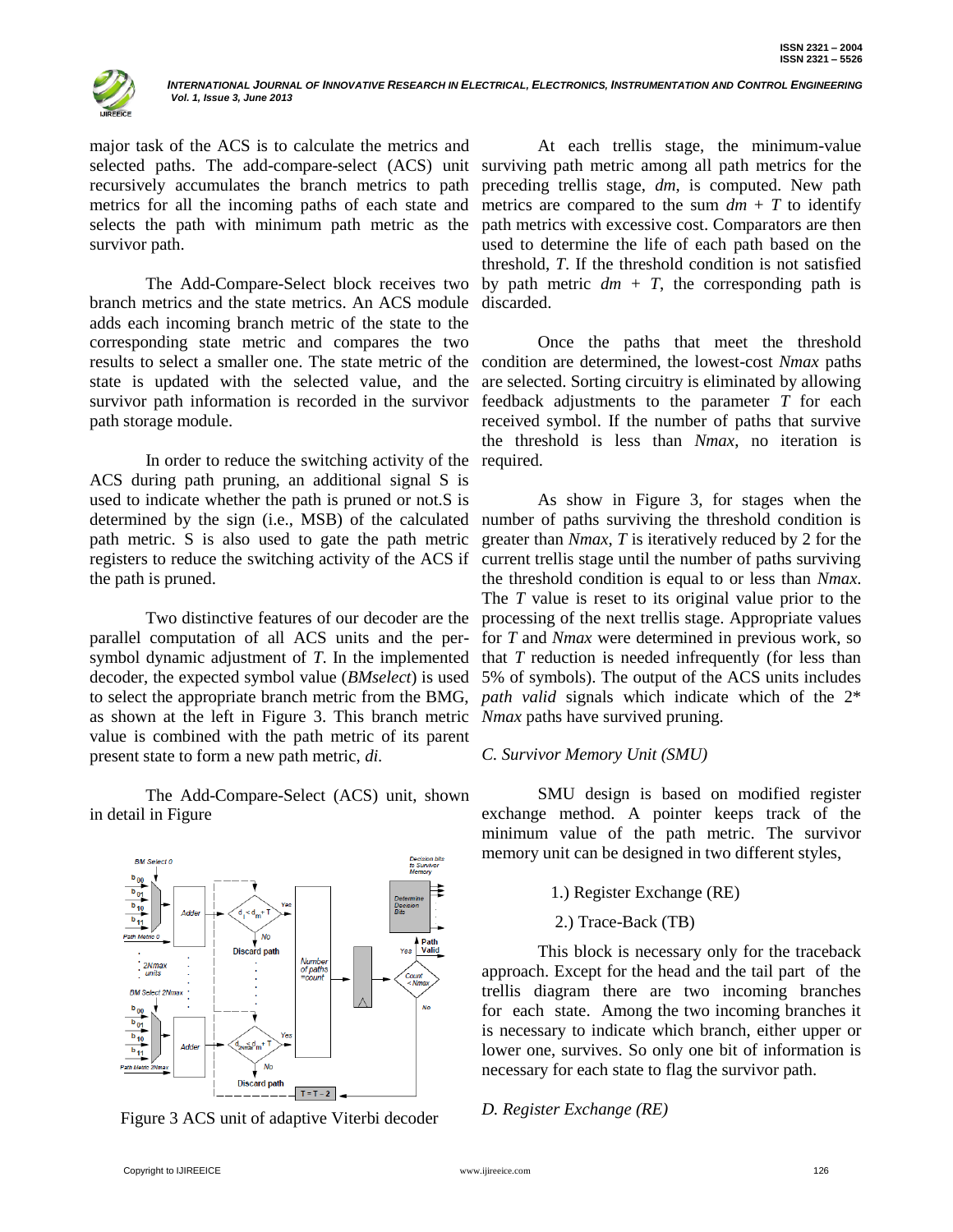

decoding throughput but occupies larger silicon area and tends to consume more power. Assuming each *E. Trace Back (TB)* trellis state only has two incoming/outgoing branches, the structure of an RE-based design solution by power reduction. The Register Exchange unit for clock cycle as shown below. Adaptive Viterbi Decoder shown in Figure 4





Since the average number of survivors can be much less than the total number of trellis states in adaptive Viterbi decoding, this may lead to significant power savings. The decoder output is determined by a majority vote unit that only counts decision symbols from survivors.

In this work, we use the multistage majority vote unit design approach. The length of the register technique, the power consumption is significantly exchange array is called decision length. The register-reduced. exchange approach assigns a register to each state. The register records the decoded output sequence along the path starting from the initial state to the final state, which is same as the initial state.

The register of state  $S_1$  at  $t=3$  contains 101. Note that the trellis follows along the bold path, and the decoded output sequence is 101. This approach eliminates the need to trackback, since the register of the final state contains the decoded output sequence. Hence, the approach may offer a high-speed operation, but it is not power efficient due to the need to

In general, RE can easily support very high copy all the registers in a stage to the next stage.

introducing clock-gating into the RE array followed by survivor path after the entire code word has been majority vote unit. The validity bits from the modified received and generates the decoded output sequence. It ACS units array directly control the clock-gating for is a combinational block and is active during only one The trace back module traces back the

> To support high throughput in an Adaptive Viterbi Decoder, the TB-based survivor memory unit must provide large enough memory access bandwidth. These techniques can be equally applied to the adaptive Viterbi decoder with only one subtle difference: In the conventional Viterbi decoder, we can start the TB from any arbitrary trellis state; while for the adaptive Viterbi decoder, since not all the trellis states lead to survivors, we need to ensure that TB always starts from a state leading to a survivor in the present decoding depth.

> TB requires less silicon area and power but may not readily support very high decoding throughput. In the following, we will discuss how to design the survivor memory unit of a state-parallel Adaptive Viterbi Decoder based on either an RE or TB design style. So Instead of memory units which consume more power due to the decoding of column and row address, registers are used to shift and store the data temporarily.

> The TB stores the decisions in an SRAM and reads them in reverse order during the trace-back cycle. As the update rate of the memory is much less frequent than the update rate of the registers in the RE

## **V. IMPLEMENTATION RESULTS**

There are two approaches for generation of decoded output sequence, register-exchange and traceback. In the register-exchange approach each state has a register to store the survivor path information starting from the initial state to the state. In the traceback scheme, only the survivor path information for each state is stored for each code symbol. Once the complete code word is received, a traceback block extracts the decoded output sequence using the survivor path information.